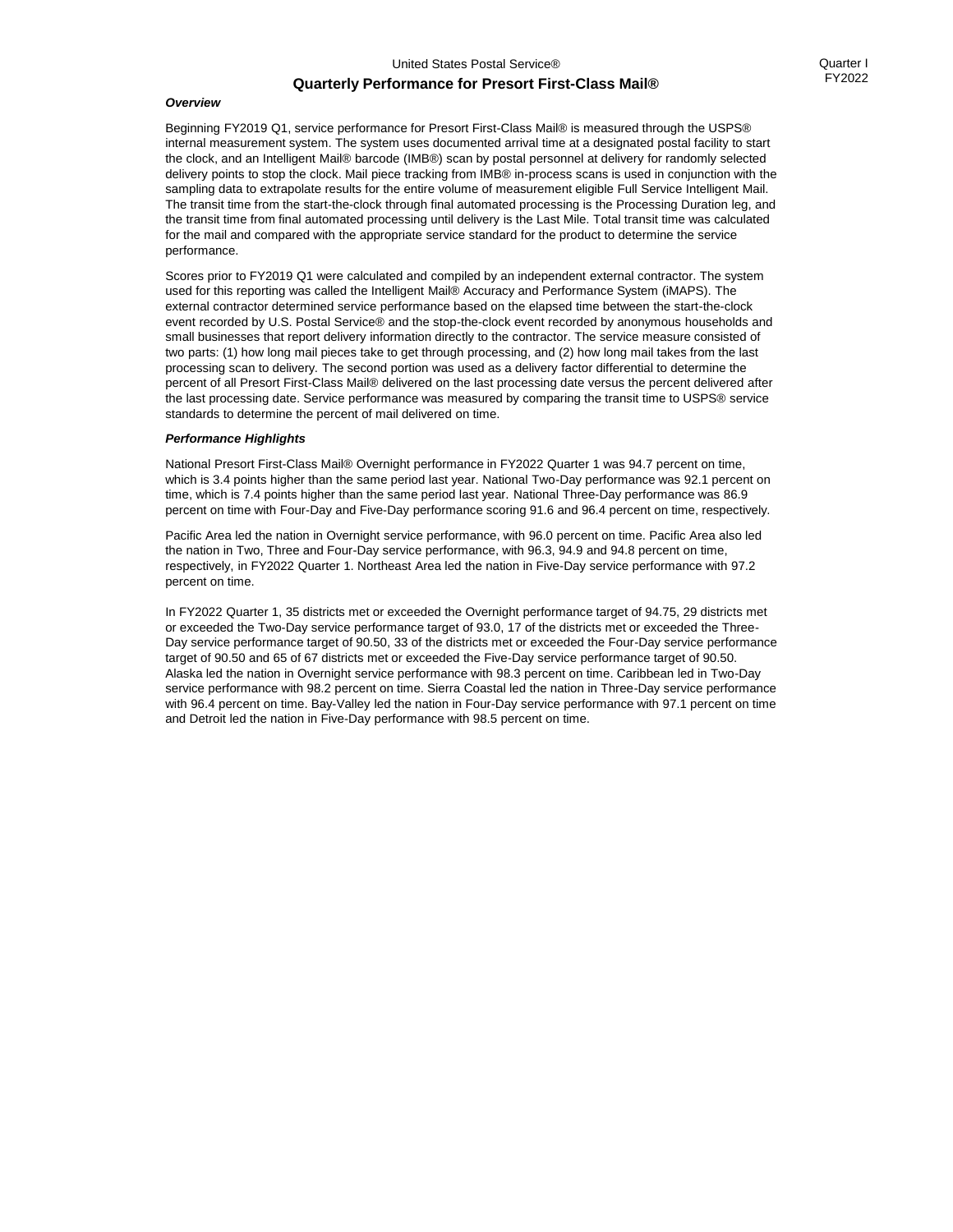## United States Postal Service® **Quarterly Performance for Presort First-Class Mail® Mailpieces Delivered Between 10/01/2021 and 12/31/2021**

| <b>District</b>             | Overnight              | Two-Day                | <b>Three-Day</b>       | Four-Day               | <b>Five-Day</b>        | Three-To-Five-Day      |
|-----------------------------|------------------------|------------------------|------------------------|------------------------|------------------------|------------------------|
|                             | <b>Percent On Time</b> | <b>Percent On Time</b> | <b>Percent On Time</b> | <b>Percent On Time</b> | <b>Percent On Time</b> | <b>Percent On Time</b> |
| <b>Capital Metro Area</b>   | 92.7                   | 89.4                   | 81.1                   | 88.3                   | 96.4                   | 84.8                   |
| Atlanta                     | 91.0                   | 87.0                   | 75.6                   | 86.8                   | 95.0                   | 79.6                   |
| Baltimore                   | 92.6                   | 88.5                   | 75.5                   | 86.9                   | 95.2                   | 81.7                   |
| Capital                     | 88.1                   | 85.7                   | 79.4                   | 87.6                   | 94.5                   | 83.7                   |
| Greater South Carolina      | 93.9                   | 90.2                   | 79.7                   | 89.1                   | 95.3                   | 83.6                   |
| Greensboro                  | 95.3                   | 94.2                   | 86.7                   | 89.5                   | 96.5                   | 88.3                   |
| Mid-Carolinas               | 95.3                   | 91.4                   | 86.3                   | 90.7                   | 97.7                   | 89.6                   |
| Northern Virginia           | 94.9                   | 90.2                   | 83.7                   | 90.3                   | 97.3                   | 87.3                   |
| Richmond                    | 91.4                   | 84.1                   | 80.0                   | 87.2                   | 93.8                   | 83.5                   |
| Eastern Area                | 94.8                   | 91.2                   | 85.7                   | 90.6                   | 95.4                   | 87.9                   |
| Appalachian                 | 95.3                   | 92.3                   | 86.9                   | 90.3                   | 94.7                   | 88.4                   |
| Central Pennsvlvania        | 93.6                   | 87.7                   | 81.9                   | 89.8                   | 94.9                   | 85.7                   |
| Kentuckiana                 | 96.1                   | 94.3                   | 87.4                   | 91.7                   | 95.1                   | 88.8                   |
| <b>Northern Ohio</b>        | 95.2                   | 94.4                   | 88.7                   | 92.6                   | 96.6                   | 90.1                   |
| Ohio Valley                 | 94.0                   | 93.6                   | 87.3                   | 91.8                   | 95.9                   | 88.8                   |
| Philadelphia Metro          | 92.5                   | 89.2                   | 83.7                   | 90.3                   | 94.5                   | 87.6                   |
| South Jersey                | 96.1                   | 90.6                   | 82.2                   | 90.1                   | 96.4                   | 86.6                   |
| Tennessee                   | 95.2                   | 94.3                   | 85.6                   | 87.6                   | 94.0                   | 86.5                   |
| <b>Nestern New York</b>     | 96.6                   | 95.4                   | 85.7                   | 94.1                   | 97.1                   | 88.8                   |
| Western Pennsylvania        | 96.0                   | 90.4                   | 85.2                   | 90.2                   | 95.2                   | 88.0                   |
| Great Lakes Area            | 94.1                   | 91.9                   | 85.7                   | 90.6                   | 96.8                   | 88.0                   |
| Central Illinois            | 93.6                   | 91.8                   | 85.7                   | 89.5                   | 96.0                   | 87.3                   |
| Chicago                     | 85.2                   | 85.1                   | 78.9                   | 87.1                   | 92.0                   | 82.8                   |
| Detroit                     | 94.4                   | 95.5                   | 84.6                   | 91.2                   | 98.5                   | 89.7                   |
| <b>Gateway</b>              | 94.1                   | 93.2                   | 80.8                   | 89.2                   | 95.2                   | 83.7                   |
| Greater Indiana             | 93.4                   | 93.8                   | 90.6                   | 94.3                   | 96.6                   | 91.7                   |
| Greater Michigan            | 96.5                   | 95.3                   | 89.5                   | 90.6                   | 96.9                   | 90.3                   |
| .akeland                    | 94.3                   | 91.3                   | 83.4                   | 89.4                   | 95.4                   | 86.6                   |
| Northeast Area              | 94.5                   | 90.4                   | 85.6                   | 89.2                   | 97.2                   | 89.1                   |
| Albanv                      | 92.8                   | 92.0                   | 88.5                   | 87.7                   | 95.9                   | 89.2                   |
| Caribbean                   | 94.7                   | 98.2                   | 52.9                   | 79.9                   | 92.5                   | 79.3                   |
| Connecticut Valley          | 96.4                   | 90.5                   | 87.5                   | 88.1                   | 96.9                   | 88.8                   |
| <b>Greater Boston</b>       | 93.4                   | 91.5                   | 85.1                   | 88.7                   | 94.7                   | 87.7                   |
| ong Island                  | 93.5                   | 89.8                   | 81.4                   | 88.0                   | 97.6                   | 86.3                   |
| <b>New York</b>             | 91.2                   | 85.3                   | 81.1                   | 89.5                   | 95.9                   | 86.3                   |
| <b>Northern New England</b> | 95.4                   | 90.1                   | 86.3                   | 90.8                   | 95.8                   | 89.4                   |
| Northern New Jersey         | 93.3                   | 89.9                   | 84.4                   | 92.8                   | 98.0                   | 92.0                   |
| <b>Triboro</b>              | 90.9                   | 90.8                   | 84.4                   | 90.6                   | 97.0                   | 88.6                   |
| Westchester                 | 93.2                   | 90.6                   | 84.2                   | 89.9                   | 96.1                   | 87.7                   |
| Pacific Area                | 96.0                   | 96.3                   | 94.9                   | 94.8                   | 96.3                   | 95.5                   |
| Bav-Vallev                  | 95.0                   | 96.2                   | 93.7                   | 97.1                   | 97.6                   | 96.4                   |
| Honolulu                    | 97.2                   | N/A                    | 70.9                   | 86.7                   | 89.9                   | 88.6                   |
| Los Angeles                 | 94.1                   | 96.5                   | 94.9                   | 94.9                   | 96.0                   | 95.4                   |
| Sacramento                  | 96.0                   | 95.8                   | 94.5                   | 94.5                   | 96.3                   | 95.3                   |
| San Diego                   | 97.5                   | 96.3                   | 94.9                   | 94.1                   | 96.1                   | 95.2                   |
| San Francisco               | 96.5                   | 95.2                   | 93.7                   | 96.5                   | 97.2                   | 96.0                   |
| Santa Ana                   | 98.1                   | 96.7                   | 96.3                   | 95.4                   | 96.5                   | 96.2                   |
| Sierra Coastal              | 96.6                   | 96.8                   | 96.4                   | 95.9                   | 96.9                   | 96.5                   |